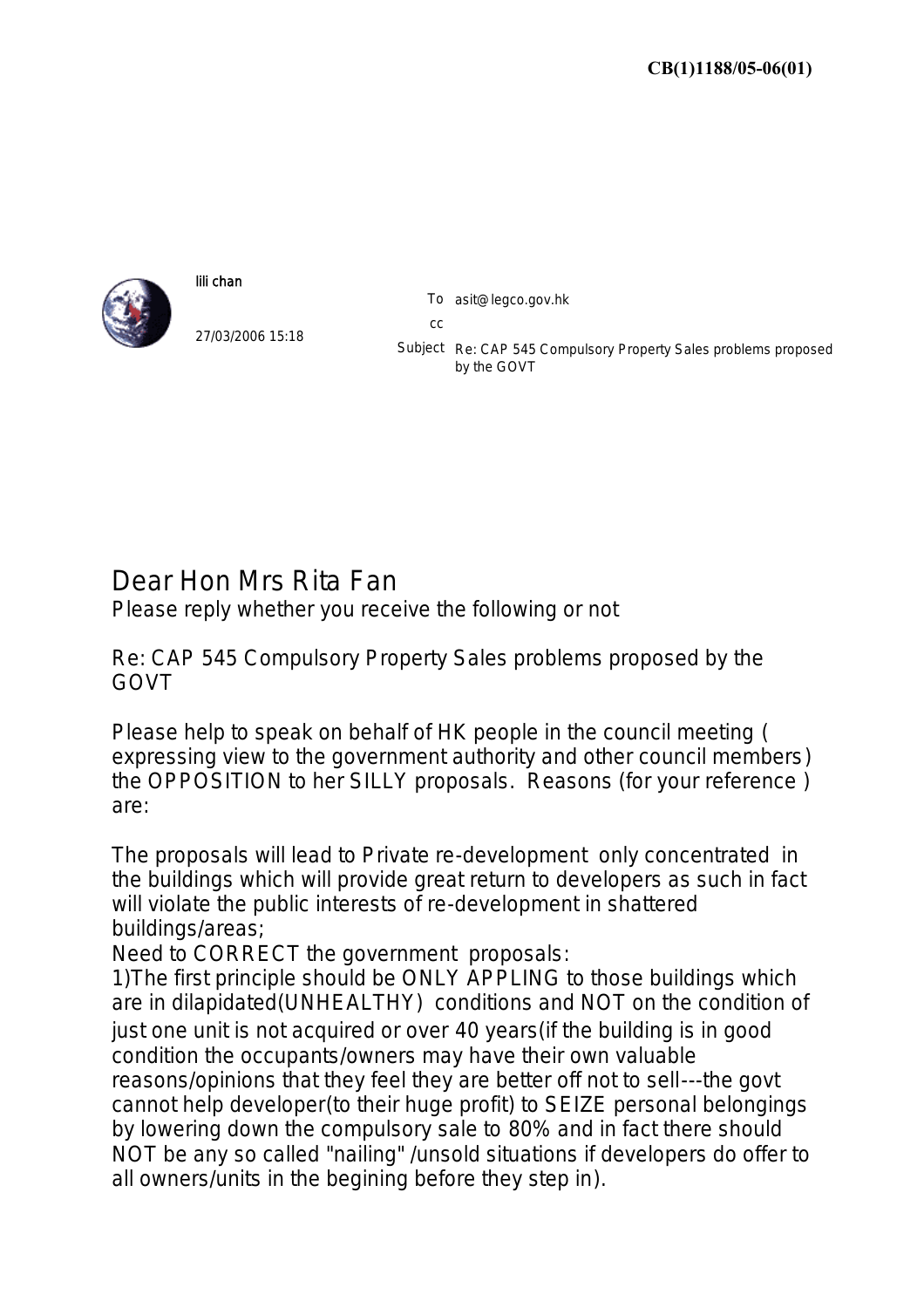2)Chinese Buildings with less than 10 units and often were built side by side has great accommodation value if developed all together and therefore valuations on the acquired unit should be based on the share of the entire development NOT just based on the individual site concern as each adjoining site(s) may be small to warrant a fair offer to the minority owner(s).

In short the proposal MUST ONLY apply to dilapidated, unhealthy, old buildings And NOT to all buildings ( buildings of less than 9 units or over 40 years including chinese buildings are sometimes in good conditions).

3)In line with new proposals Government should provide minority owners a channel (reasonable charge is ok) to obtain fair valuations as there are a lot of cheatings(including surveyors /developers) in the market on this respect, including setting up of initial price in the auction under CAP 545 .

4)As Private aquisitions (Commercial activity) is not the same as the work by re-devolepment by city council Basic law no.6 should be implemented with 100 % protection (not 50%, 80% etc)on personal property AND therefore minority owner(s) if wish should also be entitled to share the re-development and obtain their SHARE of the benefit in the re-develpoment. In order that minority owner(s) may wish to participate in the re-development CAP 545 should also be amended to cater for this allowance i.e minority owners can have the opportunity to share the benefit of the the re-development involving personal property.

5)As developers intend to make huge profit in the re-development and during the bear property market condition any compulsory sale /acquired sale issued by developer the unit should be valuated at least that the minority owner(s) can receive the sum equivalent to be able to get a new flat with similar net floor area nearby. The current CAP545 (90%) does Not cover this and the above points (3), and (4), please raise these concern in the council meeting.

6) Why not by stages? why not 85%? current 90% is working well----there are many reports of sales for re-development.

7)As there are a lot of cheating activities generated by the developer(s)/surveyors the court should bravely reject all cases if found any cheating in forced sale applications.

In order the court can properly understand/assess the proper valuations